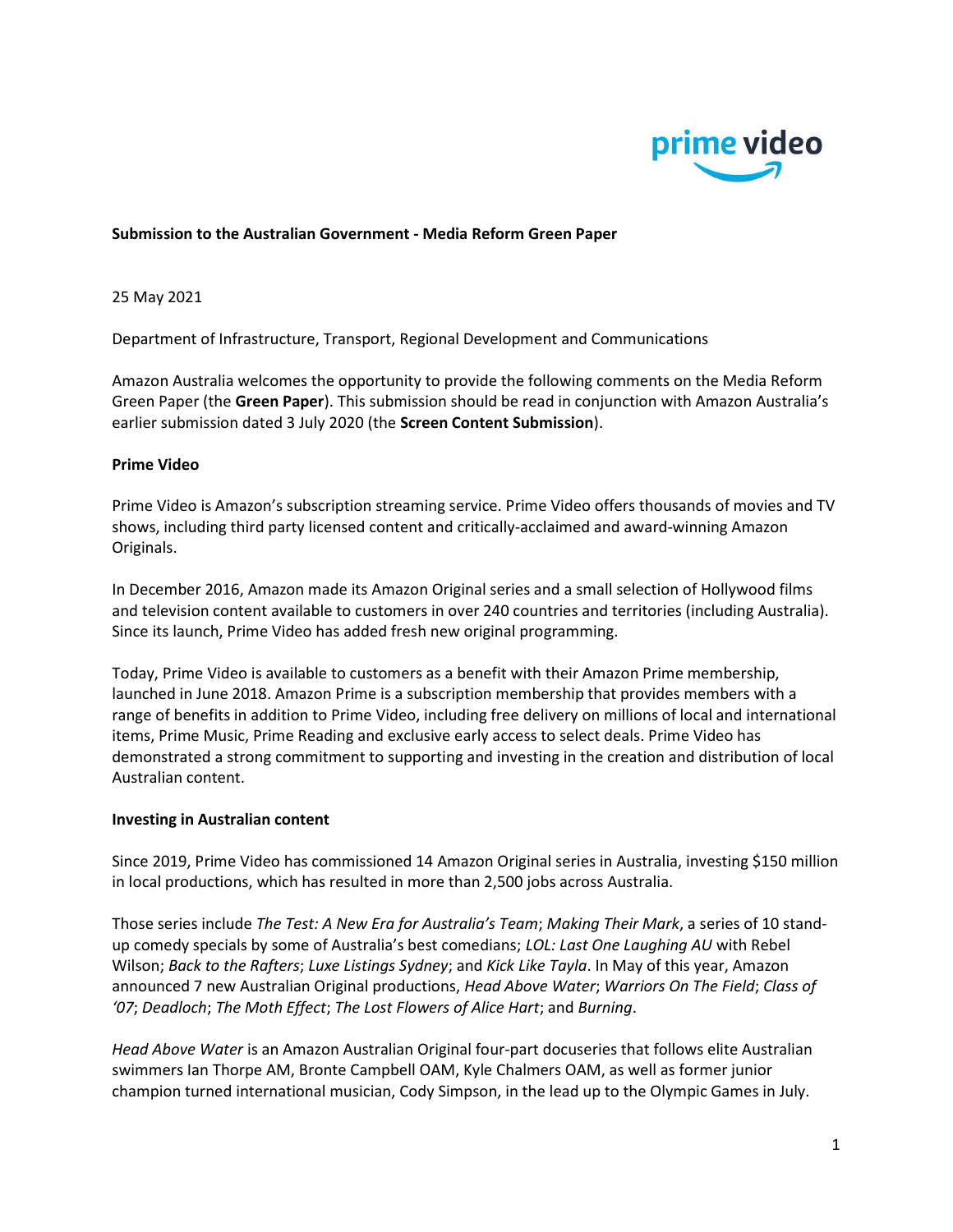Produced by McAvoy Media, Swimming Australia and Amazon Studios, Head Above Water will launch on 4 June 2021 on Amazon Prime Video in Australia, the United States, the United Kingdom, Canada, New Zealand and select countries, and will complete its global rollout later in 2021.

Warriors On The Field, an Amazon Australian Original documentary presented by former AFL champion Michael O'Loughlin, will be premiering on Prime Video later in 2021. The documentary explores the deeply personal and poignant stories of three Indigenous AFL players and celebrates Aboriginal Australia and its association with the Australian Football League. Sharing their stories alongside Michael, a Kaurna, Ngarrindjeri, Narungga man, is current AFL player Michael 'Sonny' Walters, a Noongar man with the Fremantle Dockers, and up-and-coming North Melbourne star Tarryn Thomas, a Kamillaroi and Lumaranaana man, originally from Sydney.

Class of '07 will commence filming in Australia this December. Class of '07 is created by award-winning Australian writer and director Kacie Anning and is produced by NBCUniversal International Studios' Matchbox Pictures. When an apocalyptic tidal wave hits during the ten-year reunion of an all-girls high school, a group of women must find a way to survive on the island peak of their high school campus. Like Lord of the Flies (in cocktail dresses), the series follows a group of former classmates, now freshly entangled in decade-old drama, as they attempt to survive not just the apocalypse but each other.

Deadloch is a new Amazon Australian Original comedy series written by 'The Kates' (Kate McCartney and Kate McLennan) and produced by Guesswork Television, OK Great Productions and Amazon Studios. 'The Kates' latest creation is a feminist noir comedy set against a bucolic backdrop with a rising body count. Filming of the eight-part series will commence in Tasmania this November.

The Moth Effect is a new satirical, six-part, Amazon Australian Original sketch comedy produced by Bunya Entertainment and Amazon Studios and created by Nick Boshier (Bondi Hipsters) and Jazz Twemlow (Tonightly). The Moth Effect will launch one episode per month, premiering on 30 July 2021, on Prime Video in Australia and select countries around the world. It brings together some of Australia and New Zealand's finest talent, including Bryan Brown, Miranda Otto, David Wenham, Ben Lawson, Jonny Brugh, Peter O'Brien, Kate Box, Sam Cotton, Christiaan van Vuuren, Sarah Bishop, Nazeem Hussain, David Woodhead and Zoë Coombs Marr.

The Lost Flowers of Alice Hart is a new Amazon Australian Original series based on the international best-selling book by Australian author Holly Ringland and starring Academy Award nominee and Golden Globe winner Sigourney Weaver. It tells the enchanting and compelling story of a young girl, Alice Hart, whose violent childhood casts a dark shadow over her adult life. It is produced by Australian hit-maker and Emmy Award-winner Bruna Papandrea and adapted for the screen by award-winning Australian writer Sarah Lambert, who serves as the series' showrunner. Award-winning Australian filmmaker Glendyn Ivin is set to direct.

Burning, the first Amazon Australian Original feature-length documentary, is produced by executive producers Cate Blanchett and Eva Orner. The show takes an unflinching look at the deadly Australian bushfires of 2019-2020, known as 'Black Summer'. Burning explores what happened as told from the perspective of victims of the fires, activists and scientists. Produced by Propagate Content, Dirty Films and Amazon Studios, Burning will launch on Prime Video in 2021.

As well as commissioning original Australian content, Prime Video continues to offer a wide range of Australian films and television shows, not only to Amazon Prime members in Australia, but also to its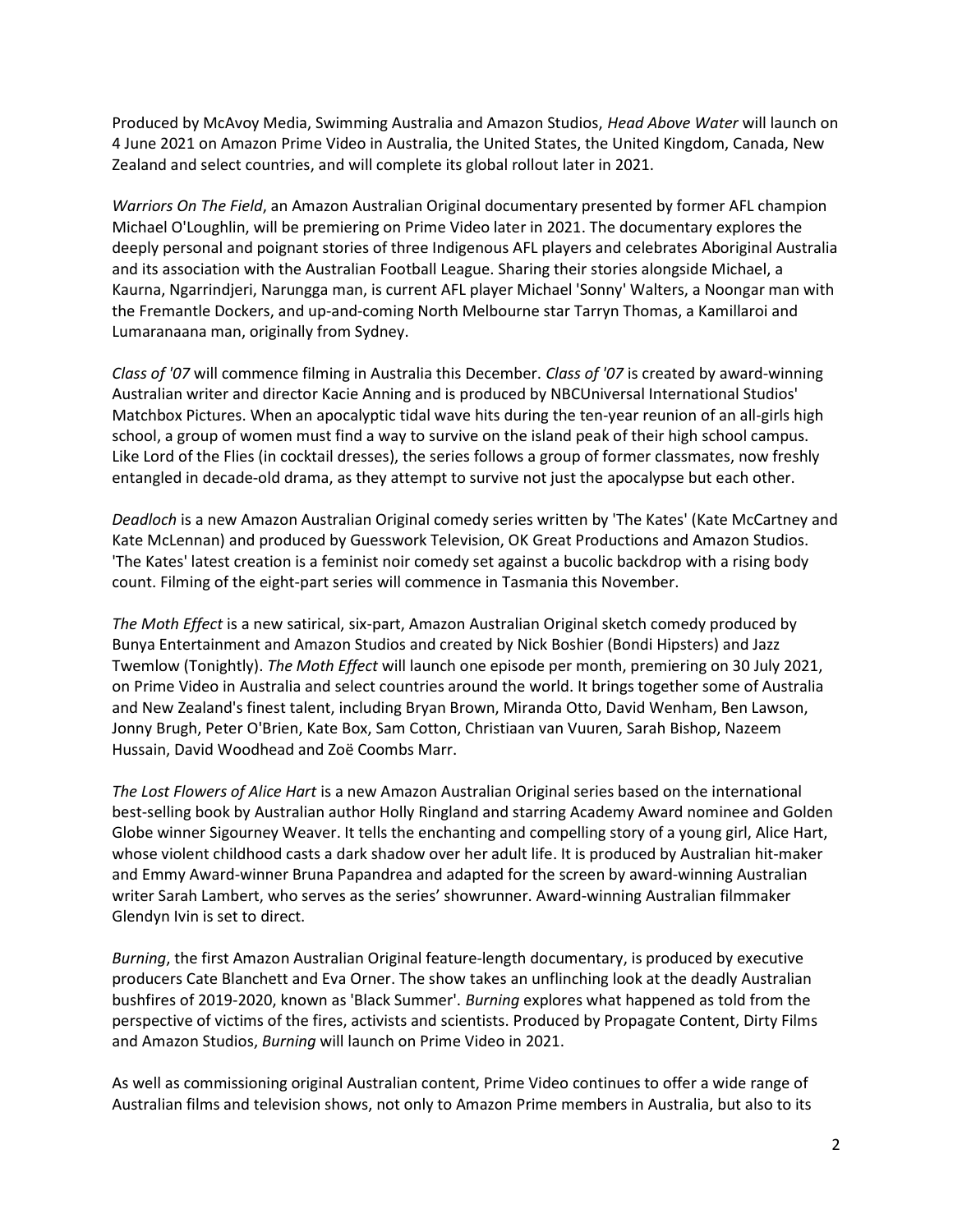more than 200 million Amazon Prime members around the world. In the United States, Prime Video directly licenses the popular Australian TV series The Kettering Incident and Picnic at Hanging Rock, which have been popular with our American audience. In Australia, local TV hits Packed to the Rafters and Rosehaven recently launched on Prime Video, and big local films such as Palm Beach, Storm Boy, The Dressmaker, Danger Close: The Battle of Long Tan, and Ride Like a Girl, have all performed well. We note that the Government's own commissioned analysis in the Green Paper indicates that Prime Video's catalogue contained a substantial number of Australian titles.

## Views on the Green Paper

Amazon shares the common objective of promoting and celebrating Australian content among as wide an audience as possible. There are many ways to achieve this goal; for example, investing in local productions, licensing both new and older Australian content, promoting Australian content both in Australia and worldwide, and making Australian content available through a variety of models (subscription, transactional video on demand, ad-supported, etc). But because there is sustained and significant change underway in the sector we believe the best method to achieve this common objective remains unclear. Accordingly, we believe that continued flexibility remains important and prescriptive obligations could have unintended consequences. As such, we reiterate our view that any regulatory interventions at this early stage should be appropriately limited and cautious so as not to impact adversely on Australian consumers or the evolution of diverse business models that are serving their needs.

Prime Video is supportive of the Government's requests for voluntary reporting on local investments by specified SVOD providers and, to this end, provided its first report to the Australian Communications and Media Authority (ACMA) in April of this year. It will also provide its second report to ACMA later this year, as requested.

As indicated by Amazon Australia's investment in Australian content in the amount of \$150 million across 14 Amazon Australian Originals series since 2019, Amazon Australia does not believe there is any cogent justification for requiring it to invest a proportion of Prime Video's gross Australian revenue in new Australian content. Ultimately, we do not believe that any market failure can be demonstrated, such that a regulatory response is warranted. Amazon Australia instead urges the Government to continue to collect data and to review the situation over the next several years. If in several years' time there is a problem with the levels of investment, then some action may be necessary. However, at present we do not believe the data shows a lack of investment in Australian content and Australian production capacity by the sector.

# The proposed model

The proposed model in the Green Paper includes a number of elements, namely:

- setting an expectation that streaming services invest a percentage of their gross Australian revenue in Australian content, in the form of commissions, co-productions and acquisitions;
- setting an expectation that streaming services make Australian content discoverable to Australian audiences;
- requiring streaming services to report to ACMA each year on performance against those expectations; and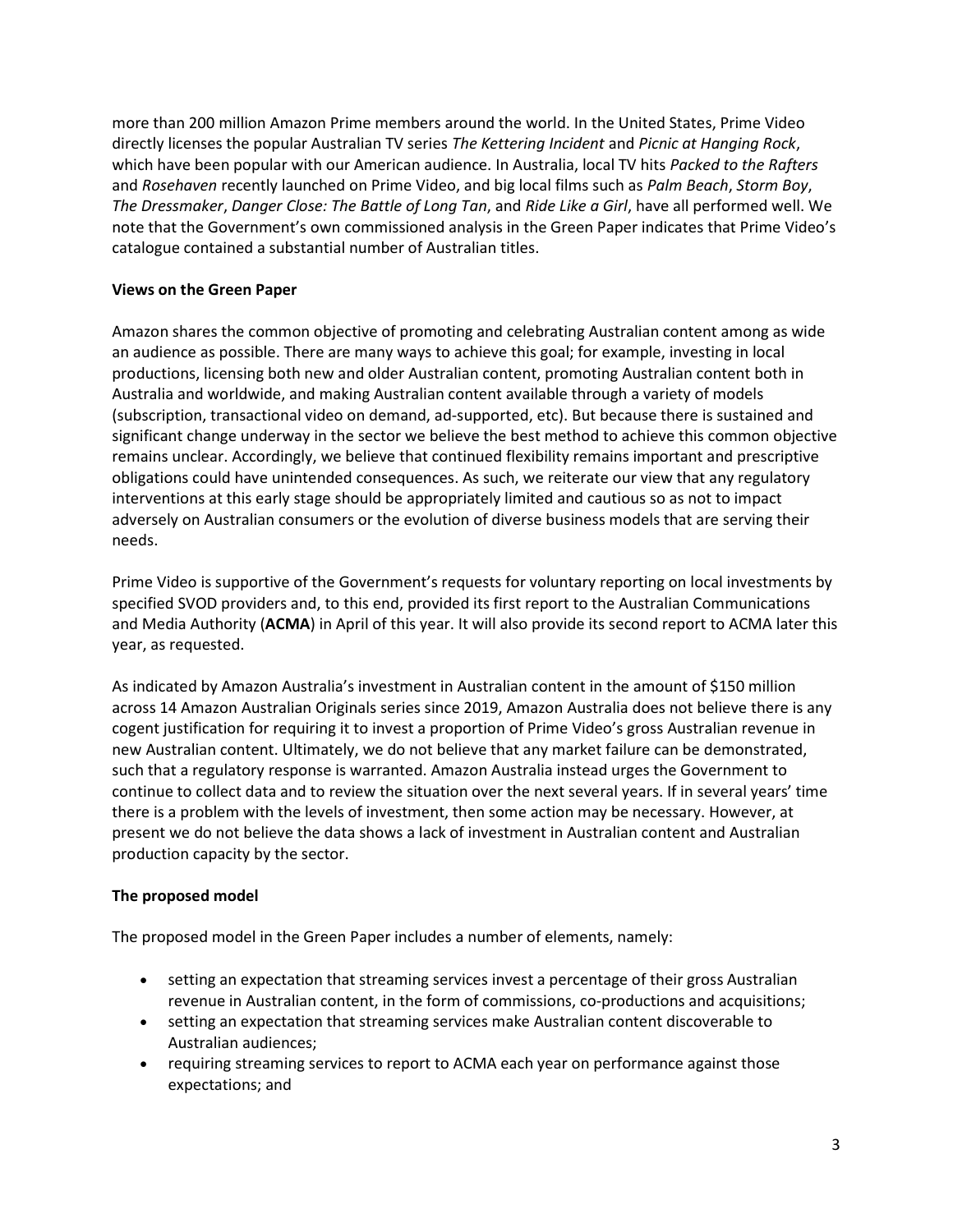providing the Minister with the power to implement formal regulatory requirements on a streaming service that has failed to meet expenditure expectations for two consecutive years.

Notwithstanding Amazon Australia's views that a regulatory intervention at this time is unnecessary, for completeness we provide the following comments on the proposed elements of the model set out above.

We note the Green Paper indicates that "gross revenue would be limited to revenue derived from SVODs and AVODs and would exclude business functions unrelated to distribution of programming to Australian audiences." We are supportive of this considered approach to calculating relevant gross revenue. As noted above, Prime Video is available to customers as one of a number of benefits with their broader Amazon Prime membership.

Amazon Australia is supportive of the scope of relevant investments in any model being wide and not limited to specific genres. The Green Paper contemplates commissions, co-productions and acquisitions. We would like it to be clarified that acquisitions will include licensing Australian content both for Australian and overseas markets. We also suggest that regard be had to filming international productions in Australia; procuring Australian pre and post production services; investment in skills and talent development in Australia; and investment in Australian production capacity. All of these activities significantly contribute to a healthy local content production ecosystem that benefits both the sector and in turn Australian consumers.

Further, in determining what content is Australian, we note the proposal in the Green Paper to have regard to the definitions in the Broadcasting Services Act 1992 and the Broadcasting Services (Australian Content) Standard 2016 (ACS). We are of the view that the definition of Australian productions should be broad and reflect the diversity of stakeholders involved in today's multinational production model. Prime Video values Australian stories, but also recognises that investments in any production in Australia, at any point in the production cycle, and regardless of the specific content, are also important contributions to strengthen the overall Australian production industry. This in turn will grow the pool of talent, expertise, and capital available to produce more Australian content.

As to the matter of discoverability, it is important that any proposed obligations concerning discoverability be carefully nuanced in a world where selecting a program to watch is no longer a largely passive exercise of choosing between relatively few linear broadcasts. Prime Video empowers customers to personalise their viewing experience and select the content which best meets their needs. As a result, the service is already incentivised to promote and make discoverable Australian content on its service where such content is important to viewers. With Amazon Australia's continued investment in creating, licensing and distributing Australian content, customers are consistently presented with prominent and readily available access to these stories in feature placements across the Prime Video website, as well as external advertising campaigns to raise awareness, such as out of home advertising.

We note that whilst not part of the proposed model, the Green Paper does reference views on the levels of Australian content in catalogues, saying in particular: "while Australian audiences are increasingly using SVODs to access content, these online services provide relatively modest levels of Australian